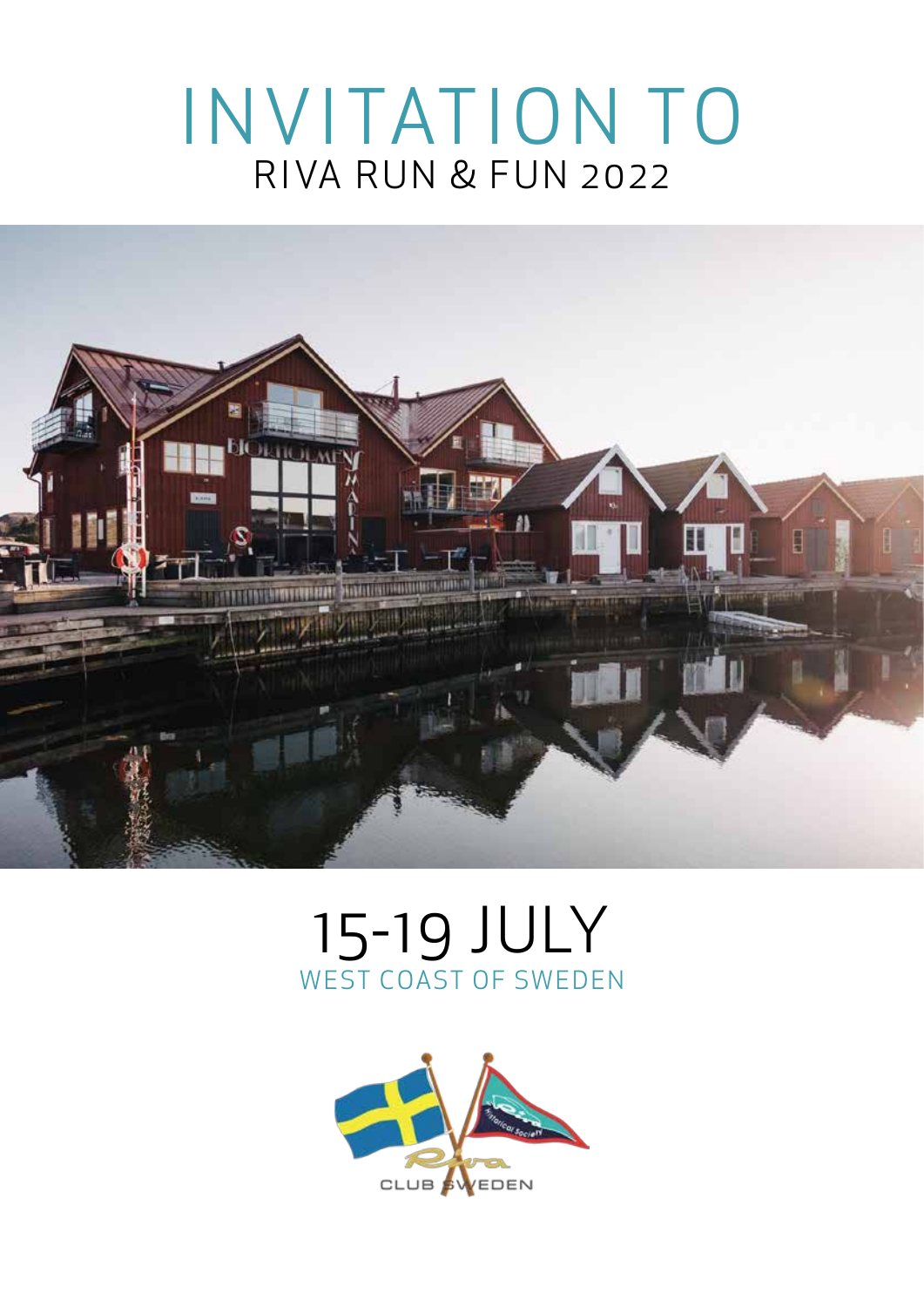# Welcome to the swedish WEST COAST



*The wonderful west coast of Sweden is unique with its fine rocks, beaches and islands. It is a beloved tourist destination for the holidays and for many the west coast of Sweden equals summer.*

*Bohuslän belonged to Denmark-Norway until it was ceded to Sweden in the Treaty of Roskilde in 1658. The commercial fishing of herring increased in the 18th century, and the province flourished during a major herring period around 1747–1809. Many small fishing communities grew up around the coast.* 

*Before the large scale fishing of herring started, Bohuslän had a considerable forest cover. Timber was once the largest export product and main source of income. But with the increased importance of fishing, more wood was needed as construction material for houses and boats, and as fuel for herring oil boilers . Deforestation during the 19th century gave rise to today's rugged, rocky landscape.*

#### FRIDAY 15 JULY ARRIVAL DAY

| 14.00 - 17-00 | Launching and mooring of boats.                    |
|---------------|----------------------------------------------------|
| 18.00         | Registration of participants at the marina.        |
| 18.30         | Welcome drink and buffet at Björholmen Restaurant. |

#### Saturday 16 July Expedition day - South

10.00 Skippers meeting at the boats. 11.00 Trip to Swede Ship Marine (Djupvik) for a guided tour and lunch (baguette from the hotel).

> Next stop is Marstrand. This charming island offers a lot of different activities and you can feel the wingspan of history throughout the whole island. You are free to spend the afternoon and evening the way you enjoy the best. Mabye by taking a long walk around the island, shopping or joining a guided tour in the fortrest of Carlsten. Choose one of many restaurants for dinner before heading back to Björholmen.

20.00 (approx.) Trip back to Björholmen.

## Sunday 17 July Expedition day - North

10.00 Skippers meeting at the boats. 11.00 Day trip up north (TBD). 13.00 Lunch at Gullholmen or Käringön (TBD). 19.00 Dinner at Björholmen Restaurant.

### Monday 18 July Free activities

- Suggestions Rent a bike and visit Pilane Sculpture Park. Only 3 km from Björholmen. Contact the hotel in advance for booking bikes.
	- Have a sauna booked only for the Riva team between 11 am 4 pm.
	- Visit Mollösund, not far from the marina.
	- Optional lunch on your own

19.00 - Gala dinner at Björholmen Marina

#### TUESDAY 19 JULY TIME TO SAY GOODBYE

11.00 - 14.00 Hauling of the boats and departure. Check out time from the hotel is 11.00.